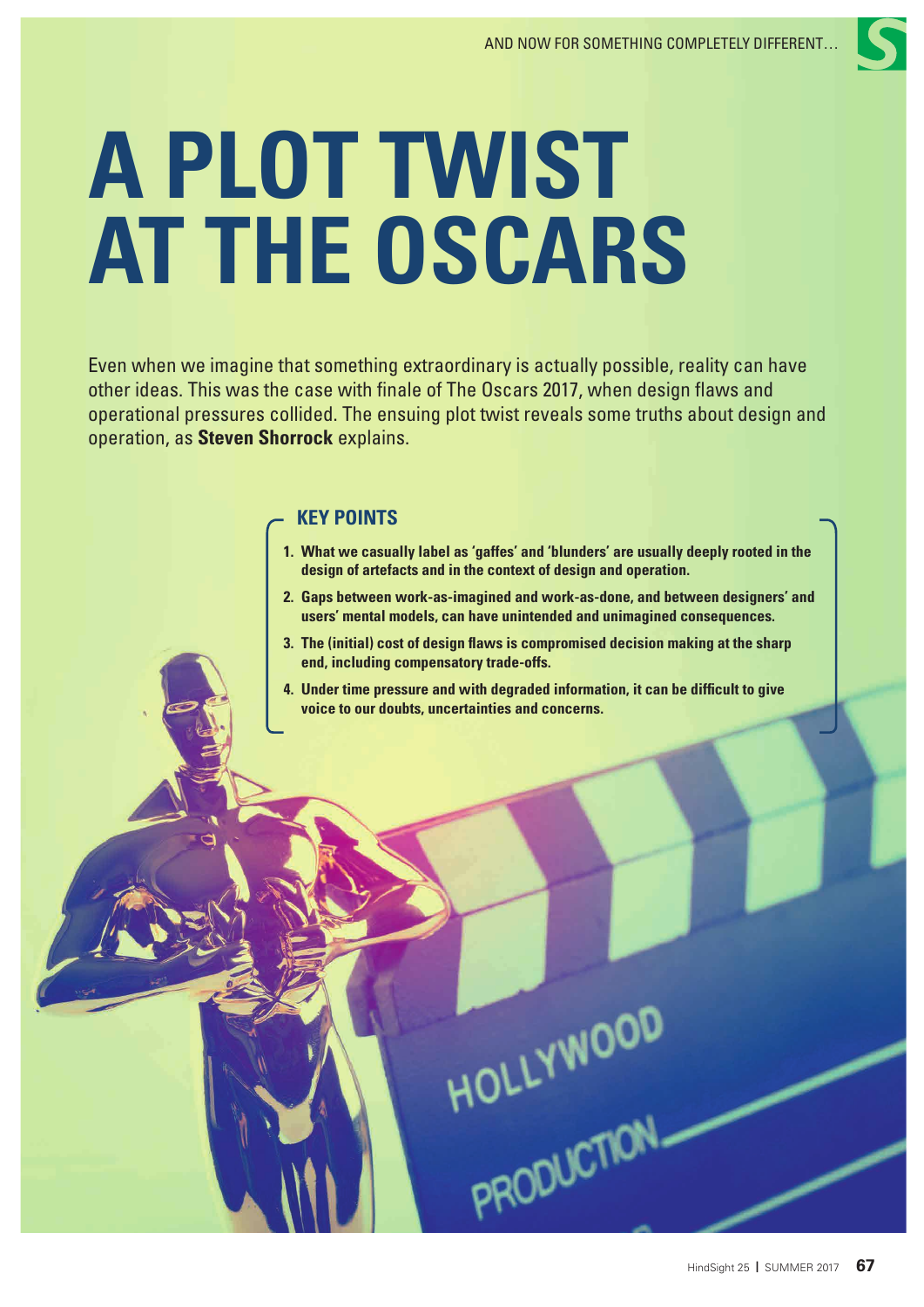# "An extraordinary blunder"

It has been described as "*an incredible and almost unbelievable gaffe"* (Radio Times), *"the greatest mistake in Academy Awards history"* (Telegraph), *"an extraordinary blunder…an unprecedented error"* (ITV News), and *"the most awkward, embarrassing Oscar moment of all time: an extraordinary failure"* (Guardian).

It was, of course, the Grand Finale of the Oscars 2017.

Faye Dunaway and Warren Beatty are all set to announce the best picture win. Beatty begins to read out the winner's card. But he looks visibly puzzled, pausing and looking in the envelope to see if there is anything else that he's missed. He begins to read out the winner's card, *"And the Academy Award…".* He pauses and looks in the envelope again. *"…for Best Picture"*. He looks at Dunaway, who laughs *"You're impossible!"*, and he hands the card to her. Dunaway, perhaps assuming this is all for effect, simply reads out what she sees, and announces, *"La La Land!".*

The La La Land team exchange embraces and walk to the stage and start to deliver thank-you speeches. But the winner's envelope is, in fact, the envelope for best actress, just given to La La Land's Emma Stone.

Behind Beatty, the Pricewaterhouse-Coopers overseers – Brian Cullinan and Martha Ruiz – are on stage, examining the envelopes. Producer Jordan Horowitz takes command, *"I'm sorry, there's a mistake. Moonlight, you guys won Best Picture"*. Confused claps and cries ensue. *"This is not a joke",* Horowitz continues. Beatty now has the right card, but Horowitz takes it out of Beatty's hand and holds it up to show the names of the winning producers.

Beatty tries to explain his local rationality, and is interrupted by host Jimmy Kimmel, who betrays an assumption of responsibility: *"Warren what did you do?!"*. Beatty continues, *"I want to tell you what happened. I opened the envelope and it said, 'Emma stone – La La Land'. That's why I took such a long look at Faye and at you. I wasn't trying to be funny"*. Horowitz hands his Oscar to Barry Jenkins, Moonlight's director.

It was *"the first time in living memory that such a major mistake had* 

*been made"* (Reuters). The accountancy firm PriceWaterhouse-Coopers apologised and promised an investigation. In a statement, they said, *"The presenters had mistakenly been given the wrong category envelope and when discovered, was immediately corrected. We are currently investigating how this could have happened, and deeply regret that this occurred. We appreciate the grace with which the nominees, the Academy, ABC, and Jimmy Kimmel handled the situation".*

# Design-operation gaps

The design of the envelopes for the awards was new, and far from ideal. The text was gold on a red background: form over function. The previous design was black text on a white background. Once the envelope was opened, there was little to help Beatty and Dunaway spot the problem. At the top of the card was "The OSCARS" logo. In the middle of the card was the name of the movie and the names of the individuals, all in capitals: "LA LA LAND, EMMA STONE, ACTRESS". This would have been a source of confusion for Beatty. The all-important category was in a tiny, feint, italic serif font, below a line at the bottom of the card.

Aviation has taken huge steps to optimise typefaces, symbols and displays. Design consultant and ex-RAF officer Dave Cochrane wrote about the importance of visual communications design in aircraft piloting systems. He wrote that "Typography, and the screen technology it is presented on, has a very powerful influence on how we absorb, retain, and process information". But we should not consider the matter closed. Jean-Luc Vinot and Sylvie Athènes from the University of Toulouse, cited by Cochrane, stated that "the large number of available digital fonts, as well as the published guidelines should not lead us



# **LA LA LAND EMMA STONE, ACTRESS**

*Best actress*

to consider that legibility is no longer an issue of concern". The issue has plagued control centres in the past (e.g., BBC, 2002).

In healthcare, the issue remains an everyday hazard in medicine packaging, where medicine names look alike or sound alike or have very similar labels for different drugs or doses. Many packages and labels require users to force attention onto small details of text, perhaps with the addition of a small area of colour which, on its own, is quite inconspicuous. It is asking a lot of people to make critical – sometimes life-and-death-critical – decisions based on small design features when the potential for confusion is so high. While aviation has schemes such as EUROCONTROL's call sign similarity service to reduce confusion at the blunt end, those on the front line of healthcare have to sort out this design mess at the sharp end.

Several coding methods (e.g., shape, colour, size) can help to make vital distinctions. In human factors/ ergonomics, these are used as part of an iterative human-centred design process (e.g., ISO 9241-210:2010 – Ergonomics of human-system interaction – Part 210: Human-centred design for interactive systems) that seeks to understand stakeholders and context, identify user needs, specify design requirements, produce prototypes, and test them.

In the absence of this process, what is amazing is not that such 'extraordinary failures' occur, but that such failures are not much more ordinary. Because such failures occur infrequently, when they do happen they are often (and unhelpfully) branded 'human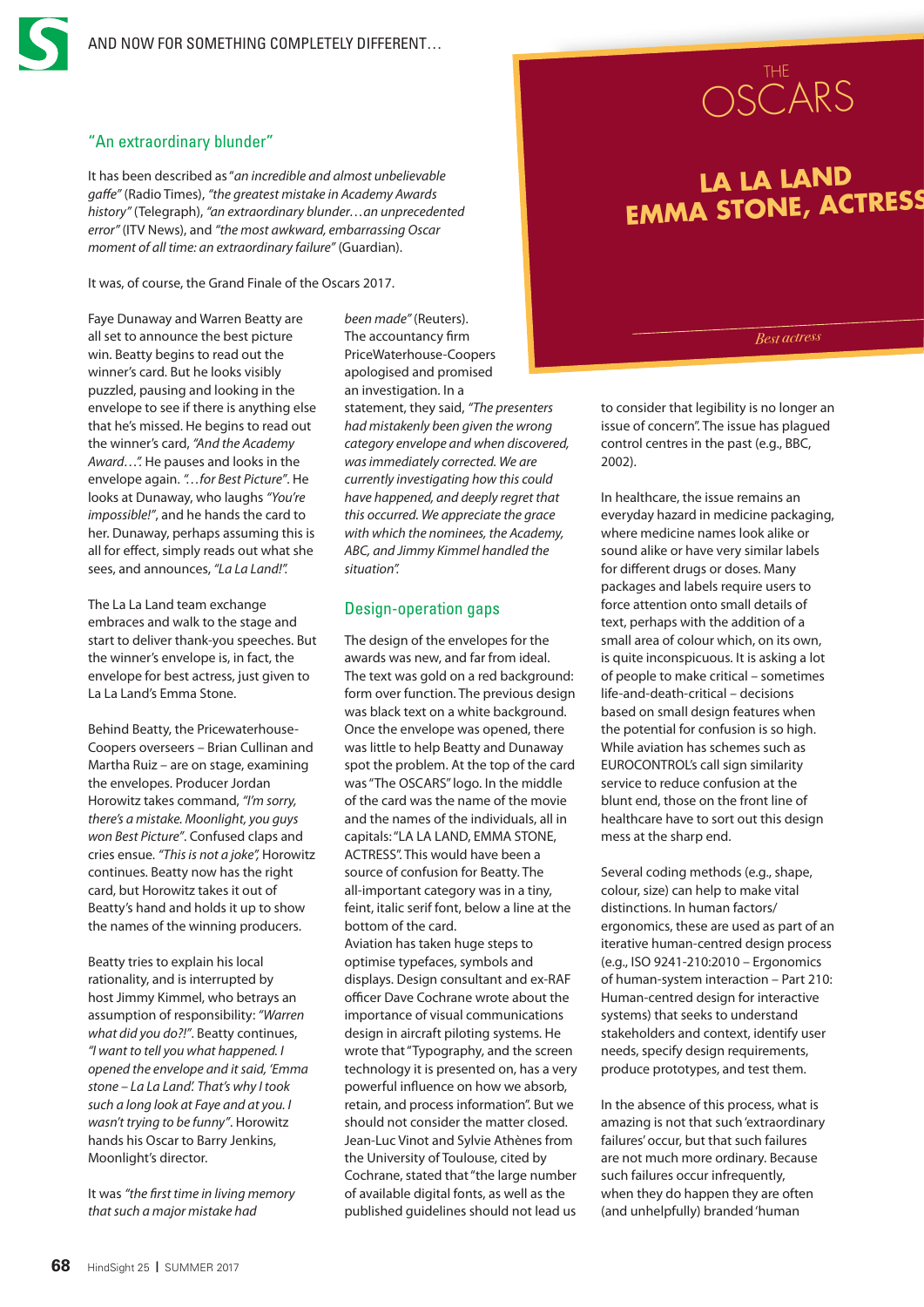error'. When considered more carefully, we can see that they are often, in large part, a problem of design. As Hollnagel (2016) states, "The bottom line is that the artefacts that we use, and in many cases must use, should be designed to fit the activity they are intended for" (p. 57). Understanding people, activities, contexts, and

technologies is the bedrock of human factors and ergonomics (HF/E), but differences between design

**EMMA STONE, ACTRESS**

Risk controls change the context and can have unintended consequences, introducing new risks.

and operational contexts and activities contribute to gaps between how designers intend and imagine that an artefact or technology be perceived, understood and used, and how users actually perceive, understand and use the artefact or technology. In design,



At the Oscars, the design problem multiplied. Two identical sets of the winners' cards were made for 'safety purposes'. These duplicate envelopes were held in the wings in case anything

1 shows differences between contexts and mental models in design and operation (see also Norman, 1988; Hollnagel, 2016).

work-as-imagined tends to be incorrect and incomplete with reference to work-as-done, especially for very complicated work. In operation, users' mental models (of technology) tend to be incorrect and incomplete, especially for very complicated technology. Even seemingly small gaps may have very large implications for operation, including interaction patterns not-asdesigned and compensatory trade-offs and compromises in operation. Figure



**Figure 1: Design-operation gaps with regard to artefacts and technologies<sup>1</sup>. Again, it's so unlikely."** 

should go wrong with a presenter or an envelope. In this case, the duplicate of the Best Actress award, which had just been announced, was handed to Beatty as he walked out to announce the Best Picture winner.

Safeguards feature in most safetycritical industries, and tend to result from risk assessments and safety investigations. When performed as linear cause-effect analysis processes, these often stop at the risk control. But risk controls change the context and have can unintended consequences, introducing new risks.

In this case, the spare set of envelopes was identical to the main set, like a fallback mode that looks identical to the main display. There were no other means of coding (e.g., colour, pattern) to indicate any difference.

We can see some parallels here in the beginnings of the discipline of human factors and ergonomics. Van Winsen and Dekker (2016) wrote that "A seminal study that set the agenda for the scientific discipline of human factors was by the experimental psychologists, Fitts and Jones (1947), who adapted their laboratory techniques to study the applied problem of 'pilot error' during WWII. The problem they faced was that pilots of one aircraft type frequently retracted the gear instead of the flaps after landing. This incident hardly ever occurred to pilots of other aircraft types. They noticed that the gear and flap controls could easily be confused: the nearly identical levers were located right next to each other in an obscure part of the cockpit" (p. 67).

# Decision-making under uncertainty

The prospect of an erroneous announcement was clearly imaginable to Cullinan and Ruiz, who spoke to The Huffington Post about this scenario just a week or so before that fateful night: "We would make sure that the correct person was known very quickly", Cullinan said. "Whether that entails stopping the show, us walking onstage, us signalling to the stage manager that's really a game-time decision, if something like that were to happen.